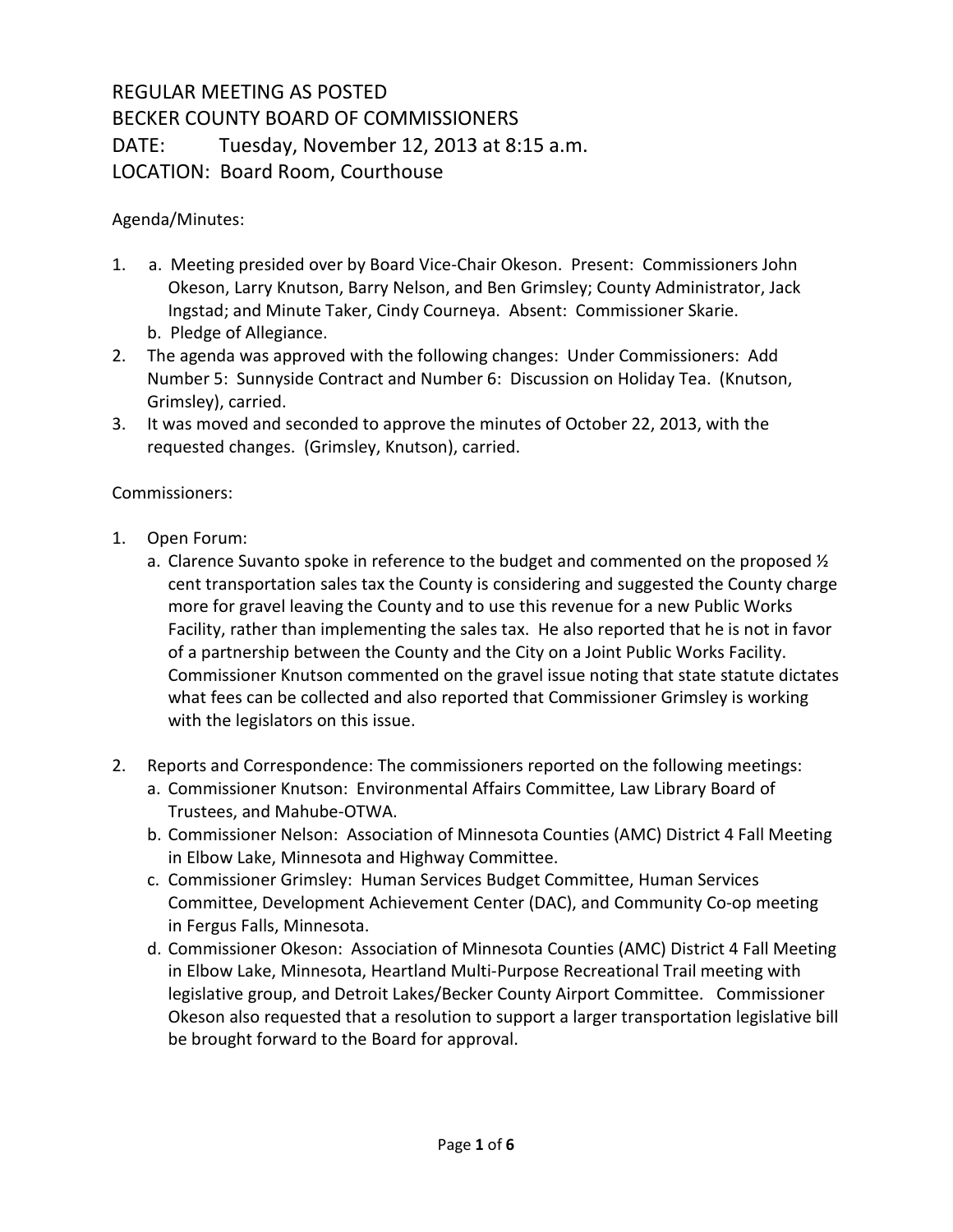- 3. Appointments:
	- a. Commissioner Okeson noted that there will be a couple of upcoming appointments needed for the Senior Council on Aging and Economic Development Authority (EDA).
	- b. Commissioner Nelson requested that a list be provided with any upcoming appointments and/or re-appointments needed for the Board of Adjustments and the Planning Commission.
- 4. It was moved and seconded to approve the proclamation to support the Detroit Lakes Public Library Centennial Celebration scheduled for November 13-14, 2013. (Okeson, Knutson), carried.
- 5. It was moved and seconded to approve the Sunnyside Care Center and Becker County Jail Contract Agreement, as amended, with a 3% increase to the existing contract with all other stipulations remaining the same, effective November 1, 2013 through October 31, 2014, at a contract price of \$41,196, and monthly billing rate of \$3,433 per month. (Knutson, Nelson), carried.
- 6. It is the consensus of the Board for each board member to contribute to the cost of the Holiday Tea scheduled for Tuesday, December 17, 2013.

Transmittal of Proposed Budget for 2014: "Our County, Our Budget, Our Vision": Ryan Tangen, Auditor-Treasurer, and Jack Ingstad, County Administrator Presented:

- 1. Jack Ingstad and Ryan Tangen provided an overview of the Proposed Budget for 2014. Mr. Ingstad reported on the budget process used year-to-date, identified priorities and implemented priorities, and presented the budget revenues and expenditures for 2014. It was noted that the budget, as presented, does not require any additional levy dollars, leaving a remaining balance of \$169,535 to be used to fund priorities not in the budget, with an additional \$471,300 available in new levy dollars and the possibility of additional revenues with the proposed implementation of a transportation sales tax of \$1,900,000 per year. He also requested consideration and direction from the Board for additional position requests.
- 2. Discussion was held on the legislative opportunity presented which allows Minnesota counties to adopt a Sales Tax for Transportation. The staff is proposing a \$25 million, 10 year plan for Transportation named SMART (Safe, Multi-Modal, Active, Responsible Transportation). Mr. Ingstad reported that bringing in revenue by utilizing a ½ cent sales tax would need to be project specific, but rather than name one specific project, it could be used for one 10-year project that could include a number of projects, and would not necessarily have to be used only for a Public Works Facility. Discussion followed and it was noted that a public hearing would be needed before moving forward with making any final decision on the proposed sales tax for transportation.
- 3. The Highway Department is requesting to hire a part-time maintenance position to replace two annual temporary positions and an increase of a part-time secretarial position to full-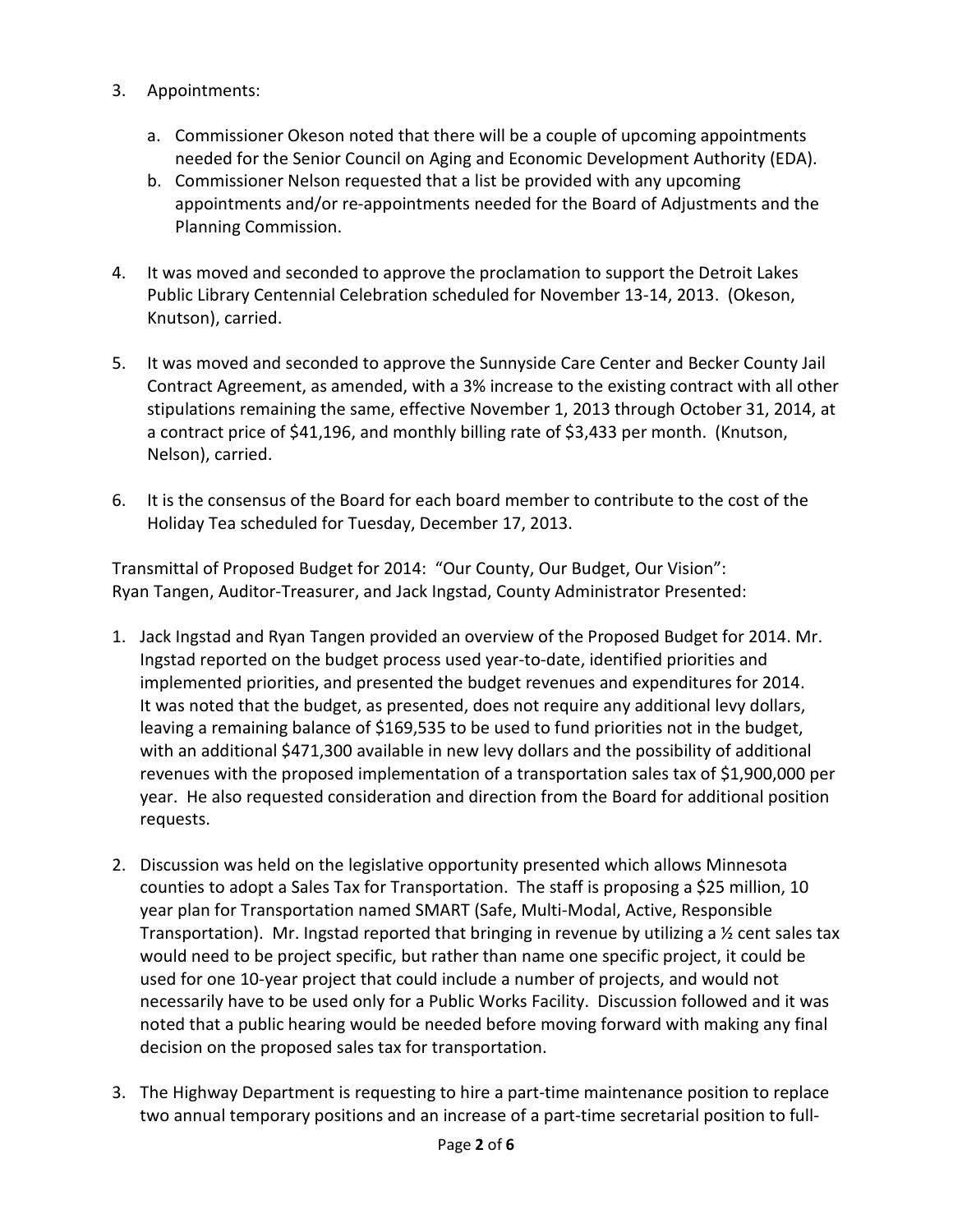time. With two employees having transferred over to the Auditor-Treasurer's office for Centralized Accounting duties, there is a need to increase the Highway Receptionist position from part-time to full-time. It was the consensus of the Board to approve the request for a part-time maintenance position, however, the Board is requesting additional, detailed information to support the request for the secretarial position, along with a flow chart. It was also recommended to research other staffing options for the secretarial position, including the possibility of increasing the two current part-time positions at the Highway Department.

- 4. It was also the consensus of the Board to move forward with adding another part-time position for Information Technology.
- 5. Human Resources is requesting to increase one part-time position to full-time, due to the anticipated increased workload with the implementation of the Health Care Reform Act . It was the consensus of the Board to budget for this, however, the Board is requesting additional, detailed information to support the request and to explore other staffing options, with the possibility of adding another part-time position.
- 6. It was the consensus of the Board to deny the request to hire a ¼ FTE GIS position for the Natural Resources Management Department and to research other staffing options, including the possibility of the IT Department taking on more of the GIS duties.
- 7. Commissioner Grimsley noted that at this time it was the decision of the Human Services Committee to not add anymore positions to the Human Services Department.
- 8. It was recommended that Environmental Services Director, Steve Skoog, present information at the next Board meeting to show the justification for increased staffing needs.
- 9. Overall, the Board is requesting detailed information for every position request if the Department Heads would like these requests approved at budget time. Mr. Ingstad noted that there is one more regular meeting, the Budget Hearing now scheduled for December 5, 2013, and then final adoption of the Budget for 2014 scheduled for December 17, 2013.

Auditor-Treasurer: Licenses and Permits: Ryan Tangen presented:

- 1. It was moved and seconded to approve Resolution 11-13-1D, to approve the Annual Premises Permit Gambling Application to conduct Gambling by the Detroit Lakes Youth Hockey Association, for operations at BJ's Barbecue Shack, 15857 U.S. Highway 59, Detroit Lakes, MN in Detroit Township. (Knutson, Nelson), carried.
- 2. It was moved and seconded to approve the regular claims, as presented. (Nelson, Knutson), carried**.**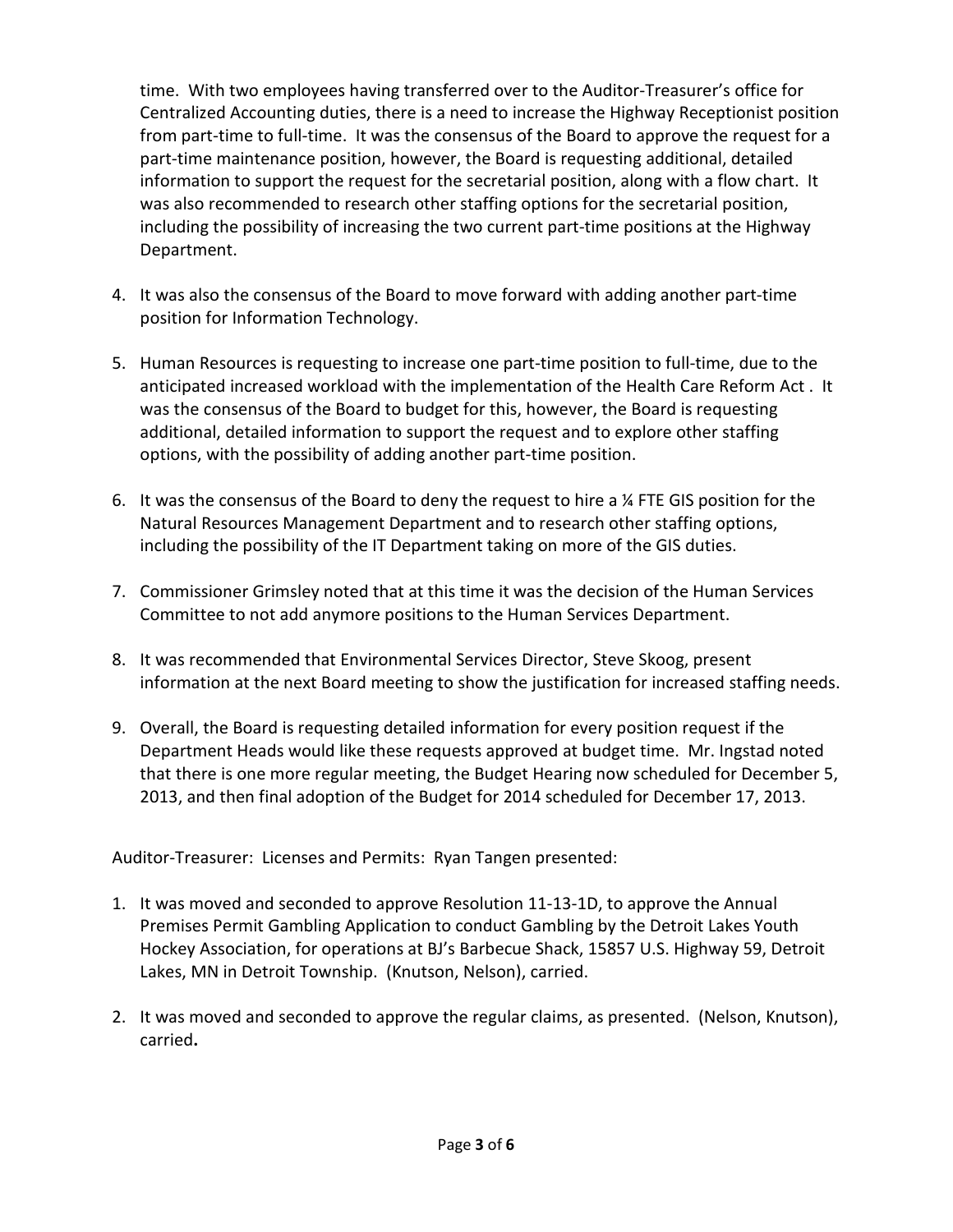Law Library: Law Library Activity Report: Bill Wilson, Law Librarian, presented:

1. The Becker County Law Library is in the process of contracting with Legal Services of Northwest Minnesota in Moorhead to provide services in the form of a legal assistant, attorney, and/or paralegal to come to the Becker County Law Library two (2) hours a week initially, to assist individuals representing themselves in court. They will not be offering any legal advice and will be available only to assist with form completion, to allow for a more efficient and effective court process. There will be no cost to the County as the Law Library funds itself through fees collected. They are negotiating a contract in which they will pay an administrative fee one (1) year in advance and a monthly fee of \$250.00 per month, with the understanding that they can withdraw from the contract at any time, with no cause.

Human Services: Nancy Nelson presented:

- 1. It was moved and seconded to approve the renewal of the Rule 36 Limited Partnership Waiver Agreement (Beacon House, Bayview, Seashore, Lighthouse) for purchased waiver services for Foster Care and Independent Living Skills. (Grimsley, Nelson), carried.
- 2. It was moved and seconded to approve the Minnesota Department of Health (MDH) Early Hearing Detection and Intervention Follow-up (EDHI) and Birth Defects Grant Agreement , effective January 1, 2014 to December 31, 2016. (Grimsley, Knutson), carried.
- 3. It was moved and seconded to approve the renewal of the MDH Master Grant Contract, with an amendment to extend it for another year, with the expiration date of December 31, 2014 and applies to all grants that MDH distributes to Community Health Boards. (Grimsley, Nelson), carried.
- 4. It was moved and seconded to approve the MDH 2014 Assurance and Agreements for Local Public Health Act, Title V and TANF Family Home Visiting, as presented. (Grimsley, Knutson), carried. It was moved and seconded to approve the renewal of the MFIP Biennial Service Agreement 2014-2015 Certifications and Assurances for employment services for MFIP and DWP (Diversionary Work Program), Emergency Services, and other services provided to facilitate employment, as presented. (Grimsley, Knutson), carried.
- 5. It was moved and seconded to approve the Renewal of the agreement with Rural Minnesota CEP, Inc., to provide services authorized under the Minnesota Family Investment Program (MFIP), including the Divisionary Work Program (DWP), with this agreement to follow the allocation of the MFIP Biennial Service Agreement. (Grimsley, Nelson), carried.
- 6. It was moved and seconded to approve the addendum to the purchase of service agreement between Becker County, Detroit Lakes Schools and Lakeland Mental Health, to update the required general amount of liability insurance to the existing agreement that was signed by the Board on August 27, 2013. (Grimsley, Knutson), carried.
- 7. It was moved and seconded to approve the Human Services Claims for Human Services, Community Health, and Transit, contingent upon review and approval by County Administrator, Jack Ingstad. (Nelson, Knutson), carried.
- 8. Commissioner Nelson questioned whether Becker County is experiencing a shortage of available foster homes and referenced an example of the barriers facing potential foster parent(s). He requested that the County do more to promote and also reinforced the need to create less barriers.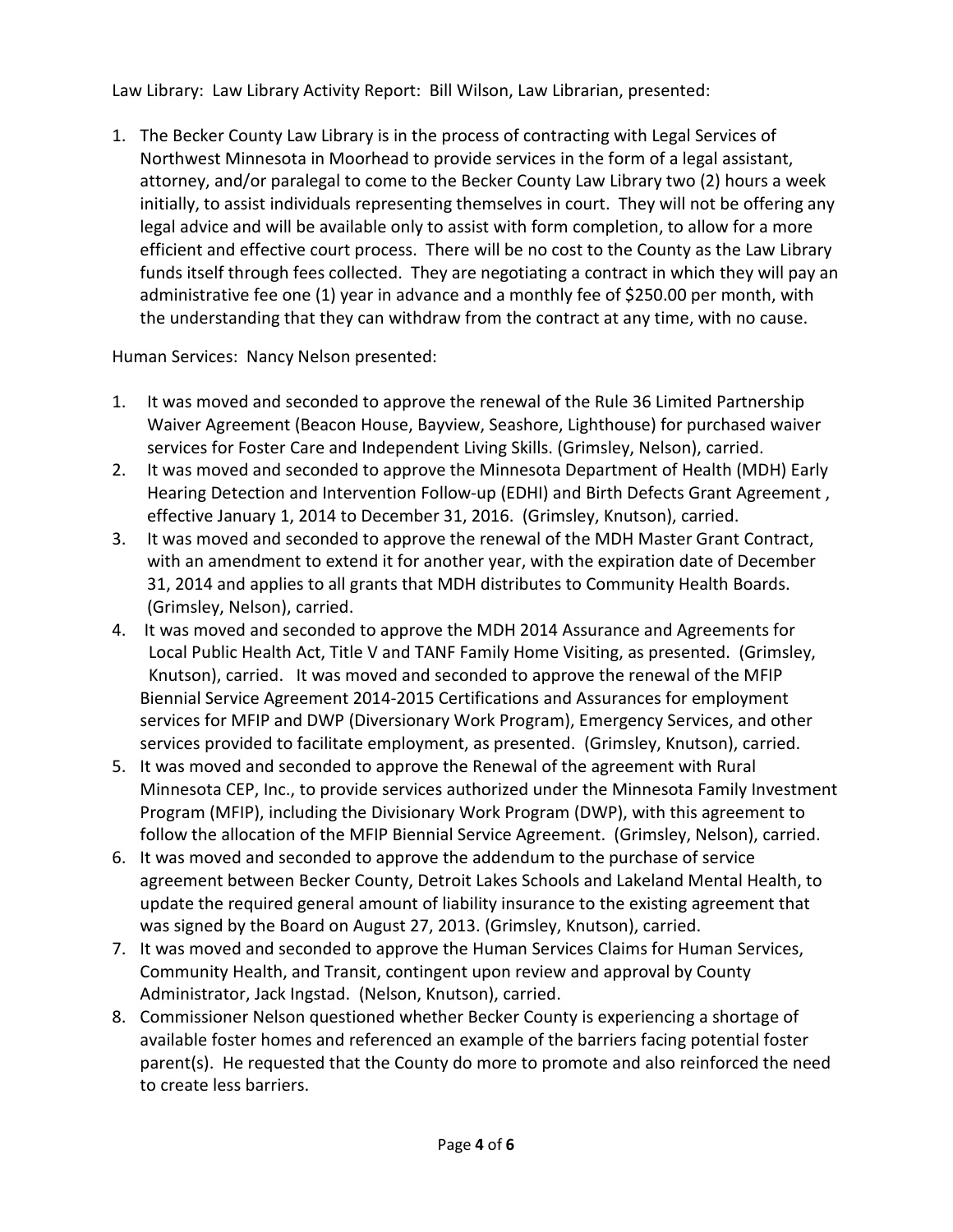Natural Resources Management (NRM): Ryan Tangen and Mary Hendrickson presented:

1. It was moved and seconded to approve Resolution 11-13-1A, to approve the Settlement Agreement as presented, between Dennis Kemmesat and Becker County regarding the location of the SW Juggler Lake Road right of way and the public water access to Juggler Lake. (Knutson, Nelson), carried.

Highway: Jim Olson presented:

1. It was moved and seconded to approve Resolution 11-13-1C, to enter into an agreement, as presented, between Becker County, the City of Detroit Lakes, and Oertel Architects, Ltd., for professional services with Oertel Architects, Ltd., to prepare a Needs Assessment Study for a proposed Joint Shared Public Works Facility, effective November 12, 2013 through April 30, 2014, and not to exceed an amount of \$27,000, and to hereby authorize and direct, on behalf of Becker County, the County Chair and County Administrator to execute the agreement and any amendments to the agreement. (Nelson, Knutson), carried.

Emergency Management: 2013 Emergency Management Performance Grant Agreement (EMPG):

1. It was moved and seconded to table the agenda item for the Emergency Management: 2013 EMPG Agreement until the next Board meeting on Tuesday, November 26, 2013. (Grimsley, Nelson), carried.

Environmental Services: Steve Skoog presented:

1. It was moved and seconded to approve the Change Order from Landwehr Construction for an amount up to \$33,100 for additional preliminary earth work to create the roads and a building pad for the future Transfer Building Project, as presented. (Knutson, Nelson), carried. It was noted that Landwehr has indicated that they would try to use any suitable soils being extracted on site and adjust the cost accordingly.

Central Services: Purchase Request: Control Board for Heating and Cooling Controls for New Addition of the Courthouse: G & R Controls, Inc.: Nancy Grabanski presented:

1. It was moved and seconded to approve the payment of \$15,620.17 to G & R Controls for the replacement of the main control board for the new addition of the courthouse, with the insurance company having paid \$13,120.17, leaving the balance for the deductible at \$2,500. (Nelson, Knutson), carried. It was noted that it was determined that lightening had caused the damage to the control boards.

It was moved and seconded to close the session for Union Negotiations. (Grimsley, Knutson), carried.

Closed Session: Union Negotiations: Nancy Grabanski and Ryan Tangen presented.

It was moved and seconded to open the session. (Grimsley, Nelson), carried.

Vice-Chair Okeson adjourned the meeting.